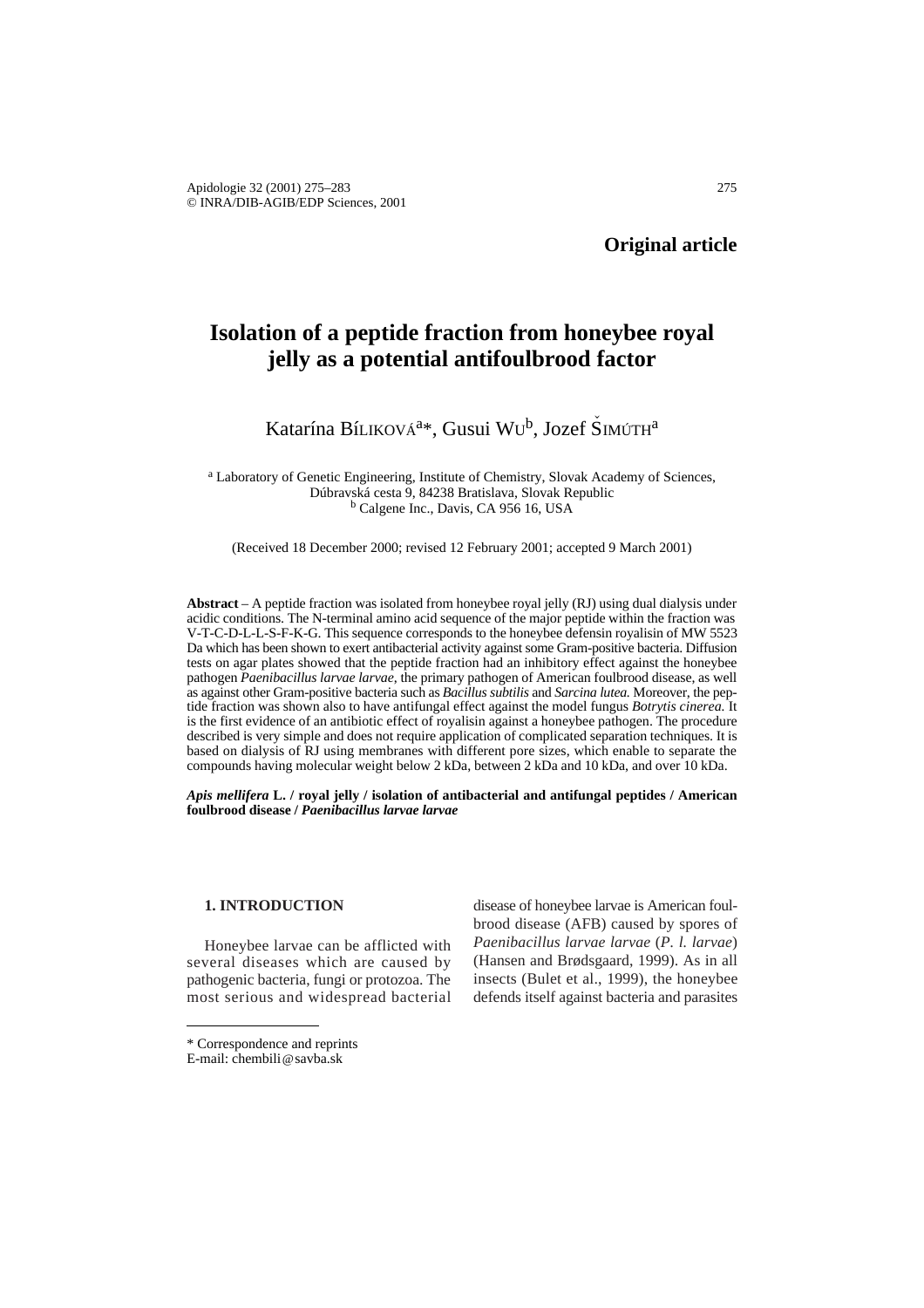by production of antimicrobial peptides as components of their highly effective cellular and humoral defense systems (Casteels et al., 1989; Casteels et al., 1990; Casteels et al., 1993; Gliňski and Jarosz, 1995). A special group of protective substances in the developing organism of honeybee is represented by proteins and peptides and by lowmolecular-weight compounds present in royal jelly (RJ) – the larval diet of queen larva secreted by nurse honeybees. The antibacterial activity of 10-hydroxy-*trans*-2 decenoic acid, the natural component of royal jelly and worker jelly, was described (Bonvehí and Jordá, 1991). The peptide royalisin isolated from RJ was found to have antibacterial activity against some Grampositive bacteria (Fujiwara et al., 1990). For preparation of royalisin, the authors used a complicated procedure that included combined alkaline and acidic precipitation of the water-soluble fraction of RJ, subsequent fractionation by column chromatography on a Sephadex gel, and purification by HPLC.

The proteins secreted by honeybees into RJ and other hive products have different roles in the functioning of a honeybee colony as a superorganism. A substantial part of the RJ proteins (about 90%) a protein family which plays a role in nutrition (Schmitzová et al., 1998). The low-molecular-weight proteins and peptides of RJ might play a host-defense role against honeybee pathogens.

The aim of the present work was to develop a simple method for isolation and characterization of antibacterial and antifungal peptides from RJ in natural form. In some cases, it is not possible to prepare a biologically active peptide by recombinant DNA technology because of its specific postranslation modifications; e.g., amidation. Antimicrobial activity of honeybee peptides has been previously tested predominantly against bacterial pathogens of general significance. This work studies the specific efficiency of the peptides against the honeybee pathogenic bacterium, *P. l. larvae*.

### **2. MATERIALS AND METHODS**

# **2.1. Isolation of the peptide fraction from RJ**

One-day old larvae were grafted into queen cells in the apiary in the Slovak Republic during June 1997. Honeybee RJ was collected 48 hours after acceptance of the larvae. The RJ was stored at  $-20$  °C for 3 months and thawed before use at room temperature. 30 g of RJ suspension was homogenized in 90 ml phosphate buffer (50 mM NaH<sub>2</sub>PO<sub>4</sub>, 50 mM Na<sub>2</sub>HPO<sub>4</sub>, 100 mM NaCl, 20 mM EDTA, pH 7.0). The suspension was dialyzed first for three days in tubing with a MW cut-off of 2 kDa and subsequently three days in the tubing with a MW cut-off of 10 kDa (Serva Electrophoresis, Heidelberg, Germany). Dialysis was performed at 15 °C against 1 liter deionized water adjusted with acetic acid to pH 2.0. The diffusates were changed every 24 hours and concentrated by lyophilization (Lyovac GT-2, Leybold-Heraeus GmbH, Germany). The dialysis was monitored by measuring absorbancy of diffusates in the range from 200 nm to 300 nm using Beckman DU-20 Spectrophotometer (USA).

#### **2.2. Protein determination**

The protein content of samples was determined using the bicinchoninic acid protein assay (Smith, 1985). Absorbancy at 562 nm of a mixture of 20 µl test solution and 1 ml working reagent (50 parts of the bicinchoninic acid solution plus 1 part of a 4%  $CuSO<sub>4</sub>$  solution) was measured after incubation for 30 min at 60 °C. In the case of diffusates obtained after dialysis of RJ in the tubing with a MW cut-off of 2 kDa, where the high content of sugars was expected (Simúth, 2001), the Bradford<br>method of pretain determination was used method of protein determination was used (Bradford, 1976). Bovine serum albumin (Sigma, USA) was used as a reference protein.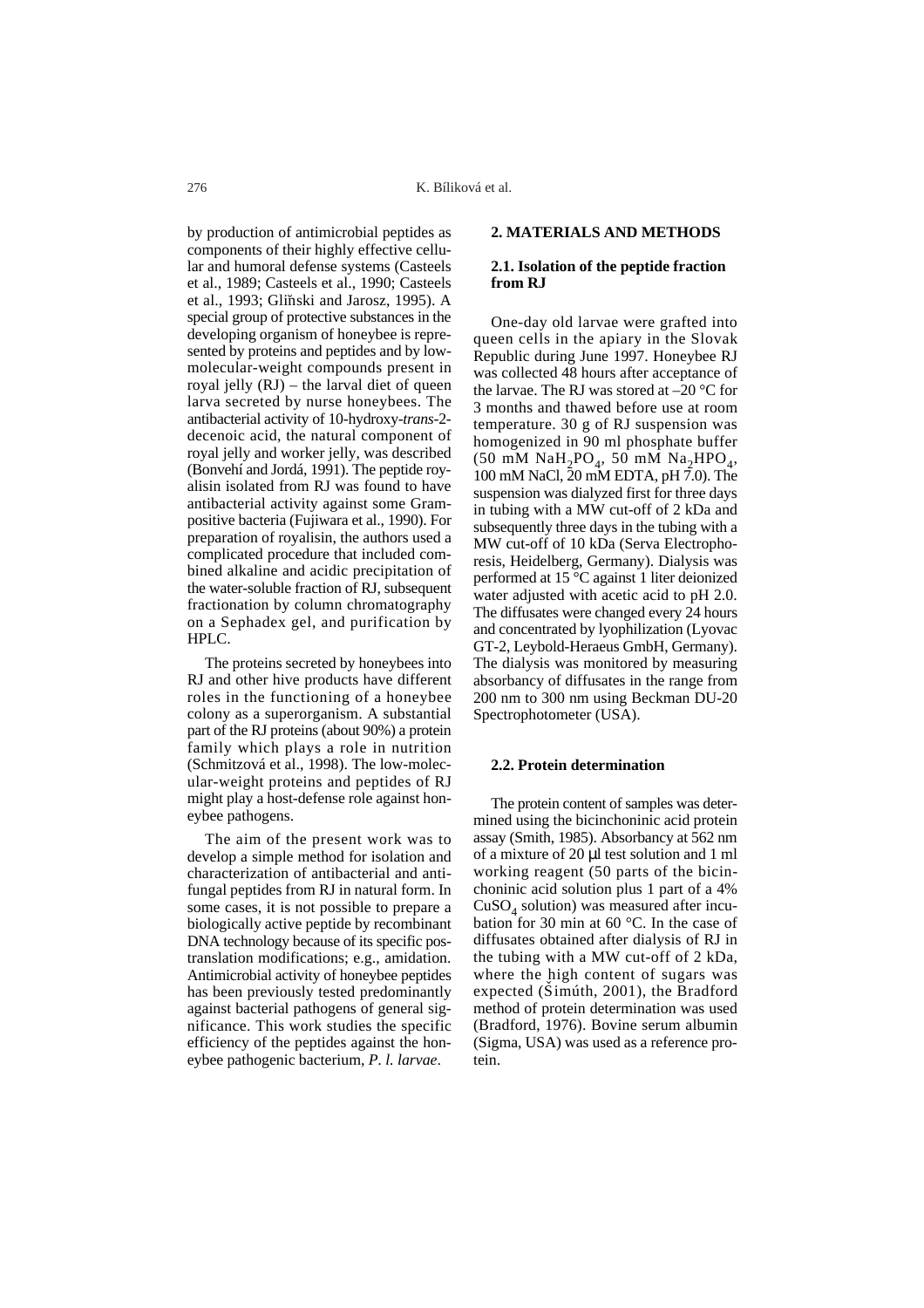#### **2.3. Electrophoresis and N-terminal amino acid sequencing**

The lyophilized samples obtained from dual dialysis were solubilized in 0.2 M Tris-HCl, pH 9.0. Tricine-sodium dodecyl sulfate polyacrylamide gel electrophoresis (Tricine-SDS-PAGE) was carried out according to Schägger and Jagow (1987). Acrylamide and bisacrylamide concentrations for separating and stacking gels were 16.5% T, 3% C and 4% T , 3% C, respectively. Samples were incubated for 40 min at 40 °C in the buffer containing 4% SDS, 12% glycerol (w/v), 50 mM Tris,  $1.5\%$  dithiothreitol 0.01% Serva Blue G adjusted with HCl to pH 6.8. After electrophoresis the gels were stained with Serva Blue G (Serva, Electrophoresis GmbH, Heidelberg, Germany).

N-Terminal amino acid sequence was determined directly from the lyophilized sample as well as from the individual peptide bands after SDS-PAGE. Proteins were separated by Tricine SDS-PAGE and electroblotted onto PVDF membranes ProBlott (Applied Biosystems, USA) using the tank method of protein transfer (Mini Trans-Blot Electrophoretic Transfer Cell, Bio-Rad Laboratories, USA). 10 mM CAPS (3-[cyclohexylamino]-1-propanesulfonic acid) in 10% methanol was used as transfer buffer according to the procedure recommended by membrane manufacturer. Peptide bands were visualized using Coomassie Blue R 250 (Serva, Feinbiochemica, Heidelberg, Germany), excised, and sequenced by automated Edman degradation in a LF3600D Protein Sequenator (Beckman, USA).

#### **2.4. Bacteria, media, and antibacterial diffusion assay**

Spore culture of *Bacillus subtilis* and bacterial strains of *Sarcina lutea*, *Escherichia coli*, and *Seratia marcescens* were obtained from the collection of microorganisms from Biotika, Inc., Slovenská L'upča (Slovak Republic). Bacterial strains of *Paenibacillus* *larvae larvae* 5084, 5085, and 5086 were from ATCC (USA).

All cultures (except for spore suspension of *Bacillus subtilis*) were maintained as frozen stocks at –80 °C. Before experimental use, cultures were propagated at 35 °C in PCBY medium (0.6% bactopeptone, 0.4% casein hydrolysate, 0.15% beef extract, 0.3% yeast extract, 0.1% glucose, pH 7.9). Microbial concentrations were determined by measuring absorbancy at 595 nm.

For preparation of *P. l. larvae* spore suspension, 2% agar in the PCBY medium was used. 20 ul of *P. l. larvae* bacterial overnight culture ( $1 \times 10^6$  bacteria per ml) in the liquid PCBY medium was spread over the surface of 2% agar PCBY plates. The plates were incubated at 30 $\degree$ C for 20 hours and the colonies of *P. l. larvae* were subsequently replaced into the sterile glass tube and suspended in physiological saline (sterile 0.9% NaCl). The bacterial suspension (vegetative form of *P. l. larvae*) was stored at 15 °C. After one month, the bacterial suspension was incubated at 80 °C for 20 min in order to kill non-spore-forming bacteria.

Antibacterial diffusion test on agar plates (inhibition zone assay) was performed by spreading 8 ml of 0.5% agar PCBY medium mixed with bacterial culture of *Sarcina lutea*, *Escherichia coli*, or *Seratia marcescens*  $(1 \times 10^5 \text{ cells per ml})$  or spore suspension of *Bacillus subtilis* or *P. l. larvae*  $(1 \times 10^5$  spores per ml) in plastic Petri dishes. 5 µl of the samples at protein concentration from 5.4  $\mu$ g·ml<sup>-1</sup> to 270  $\mu$ g·ml<sup>-1</sup> was applied into 2 mm diameter holes in the agar plates and incubated at 30 °C for 16–20 hours. Tetracycline (Serva, Heidelberg, Germany) at concentration 50  $\mu$ g·ml<sup>-1</sup> was used as a control of inhibition effect. Petri dishes with inhibition zone assays were photographed (DC120 Zoom Digital Camera, Kodak, USA) against a black background to help to visualize the inhibition zones.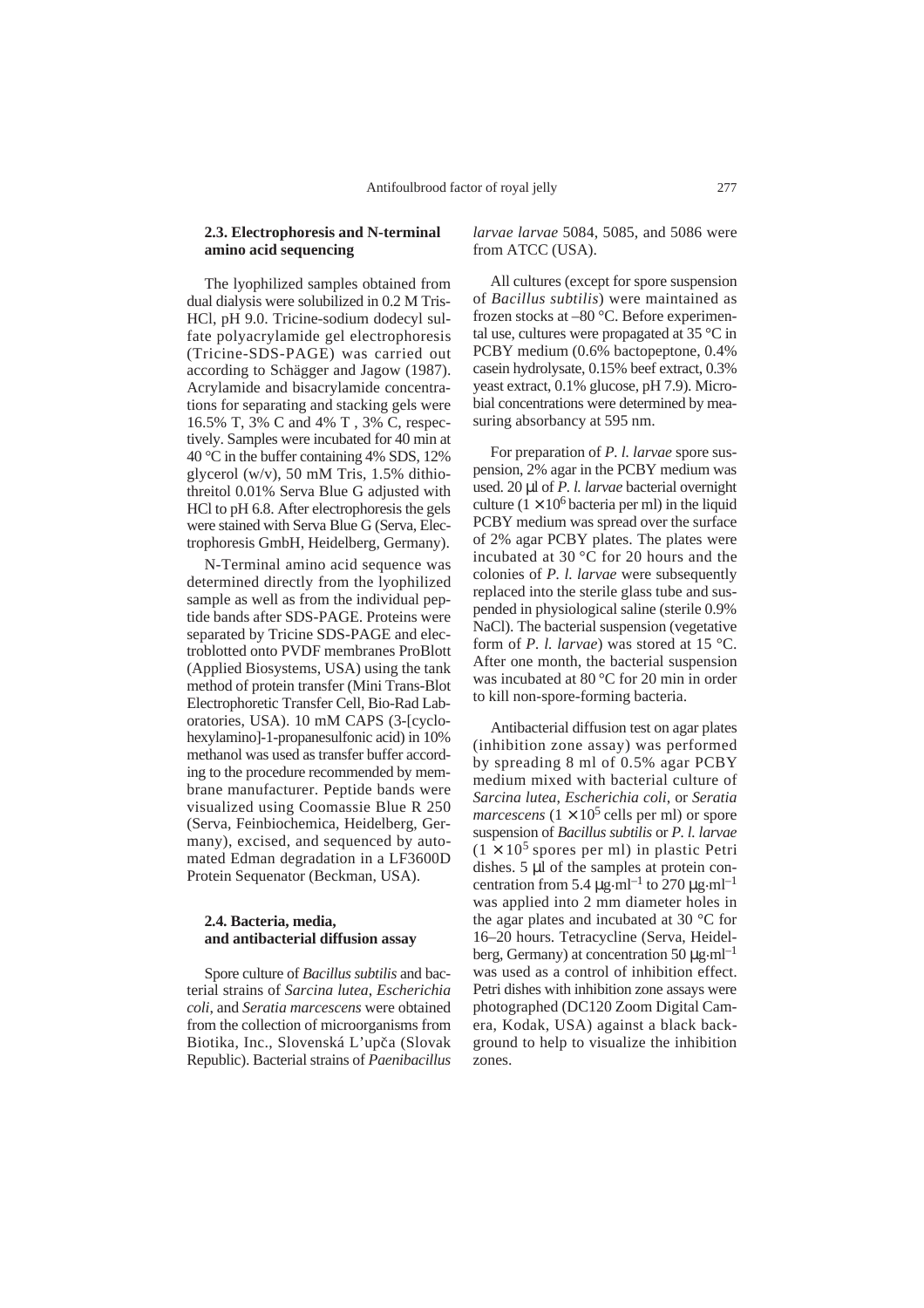#### **2.5. Antifungal assay**

The antifungal activity of the royalisin fraction was determined as described by Terras et al. (1992). A conidia suspension of the fungus *Botrytis cinerea* (Calgene, Inc., Davis, USA) was prepared from 10-day-old plates of potato dextrose agar (Difco, Detroit, USA) and diluted to a density of  $10<sup>6</sup>$  spores per ml. The growth medium used for fungi was a synthetic low-ionic-strength buffer containing 2.5 mM  $K_2HPO_4$ , 50 µM MgSO<sub>4</sub>, 50 µM CaCl<sub>2</sub>, 5 µM FeSO<sub>4</sub>, 0.1 µM CoCl<sub>2</sub>, 0.1 μM CuSO<sub>4</sub>, 2 μM Na<sub>2</sub>MoO<sub>4</sub>, 0.5 μM  $H_3BO_3$ , 0.1 μM KI, 0.5 μM ZnSO<sub>4</sub>, 0.1 μM  $\widetilde{\text{MnSO}_4}$ , 20 g·l<sup>-1</sup> glucose, 2 g·l<sup>-1</sup> asparagine, 40 g $\cdot$ l<sup>-1</sup> methionine, 2 mg $\cdot$ l<sup>-1</sup> *myo*-inositol,  $0.2 \text{ mg-l}^{-1}$  biotin, 1 mg $\cdot$ l<sup>-1</sup> thiamine-HCl,  $0.2 \text{ mg-l}^{-1}$  pyridoxin-HCl. In a 96 well microtiter plate, 50 µl of protein sample at concentration 27  $\mu$ g·ml<sup>-1</sup> and 135  $\mu$ g·ml<sup>-1</sup> was mixed with 50  $\mu$ l of spore suspension. For comparison of the growth inhibition effect, hydrogen peroxide (17  $\mu$ g·ml<sup>-1</sup>) was used. After incubation at 22 °C for 24 hours, the growth inhibition was monitored by optical microscope (Axiophot, Carl Zeiss, Jena, Germany).

#### **3. RESULTS**

## **3.1. Biochemical characterization of the royalisin fraction**

The procedure described here is based on separation of proteins and peptides by dual dialysis of RJ at pH 2.0, which is close to the natural pH of RJ (pH 3–4). The first dialysis in tubing with a MW cut-off of 2 kDa removed non-protein, low-molecular-weight compounds (sugars, salts, metals, free amino acids, nucleotides, fatty acids, etc.) from RJ suspension. Diffusates obtained after three-day dialysis in tubing with MW cut-off of 2 kDa were lyophilized and dissolved in water to saturation. Determination of protein concentration in these solutions by Bradford method showed that there were no proteins present in the diffusates.

The second dialysis was performed after transferring the RJ suspension from the first dialysis to a new tubing with MW cut-off of 10 kDa. The obtained diffusates were collected, lyophilized, dissolved in 0.2 M Tris-HCl buffer, pH 9.0 (royalisin fraction) and used for gel electrophoresis and bioassays. Tricine-SDS-PAGE of this royalisin fraction (Fig. 1, lane b) showed the presence of



**Figure 1.** Tricine-SDS-PAGE of the royalisin fraction isolated by dual dialysis of RJ suspension; *lane a –* protein molecular weight standards (Bio-Rad Laboratories, USA); *lane b* – royalisin fraction  $(20 \,\mu g)$ .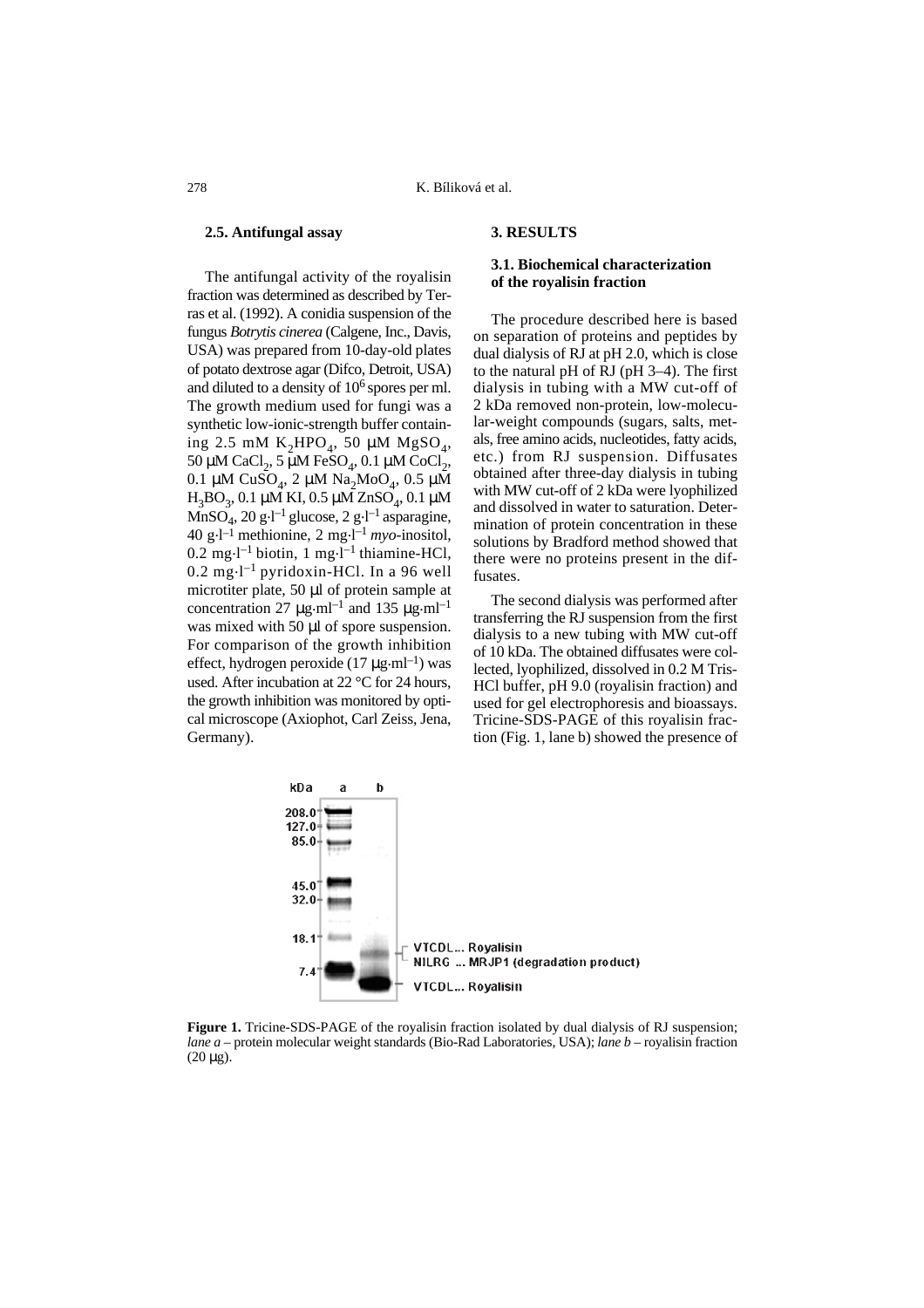two peptide bands: a main peptide band with MW ca. 5 kDa, and a minor band with MW around 10 kDa.

N-Terminal amino acid sequence analysis revealed that both main and minor bands contained sequence V-T-C-D-L-L-S-K-G identical with previously characterized honeybee defensin royalisin – the peptide with MW 5523 Da. The second, minor band also contained a degradation product of the most abundant RJ protein named as MRJP1 with N-terminal amino acid sequence N-I-L-R-G. Identical N-terminal amino acid sequences were detected also in a lyophilized royalisin fraction.

From 30 g RJ we obtained 180 mg of the lyophilized royalisin fraction. The dry matter content of the fraction estimated by drying at 105 °C until the constant weight was 38.71%. Thus, the lyophilized royalisin fraction contained 61.29% humidity. In addition, content of dry matter in royalisin fraction exposed to the air at 22 °C and relative humidity 45–50% for 24 hours reached approximately the same value as the humidity of the royalisin fraction before drying at 105 °C.

#### **3.2. Antibacterial and antifungal properties of the royalisin fraction**

The lyophilized royalisin fraction solubilized in 0.2 M Tris-HCl, pH 9.0 was used to assay its antimicrobial properties. Antibacterial effect of the royalisin fraction was tested by inhibition zone assay. It was found that this fraction inhibited growth of some Gram-positive microorganisms such as *Bacillus subtilis* and *Sarcina lutea*, as well as of the bacteria *P. l. larvae* ATCC 5084, ATCC 5085, and ATCC 5086. Figure 2 presents the diffusion tests for the antibacterial effect of the royalisin fraction at protein concentrations ranging from 5.4  $\mu$ g.ml<sup>-1</sup> to 180 µg.ml–1 against *Bacillus subtilis* (plate A) and *P. l. larvae* ATCC 5084, ATCC 5085, and ATCC 5086 (plates B, C, D). Tetracycline, a common antibiotic used

in treatment of honeybee colonies, was used as a control of growth inhibition effect at concentration  $50 \mu$ g·ml<sup>-1</sup> (Fig. 2, position 5) for plates A, B, C and position 6 for plate D). No inhibition effect was observed for the royalisin fraction against the tested Gramnegative bacteria *Escherichia coli* and *Seratia marcescens* (data not shown).

Antifungal activity of the royalisin fraction was tested using the model fungus *Botrytis cinerea.* Figure 3 shows the antifungal activity of the fraction (Fig. 3A, 3B) in comparison with a standard solution of hydrogen peroxide (Fig. 3D) and control, i.e. growth of *Botrytis cinerea* without antifungal agent addition (Fig. 3C). These results demonstrate that the royalisin fraction is fungicidal at a protein concentration higher than 27  $\mu$ g·ml<sup>-1</sup>.



**Figure 2.** Antibacterial diffusion test on the agar plates of the royalisin fraction isolated from RJ. Test microorganisms: (**A**) *Bacillus subtilis*; (**B**) *P. l. larvae* ATCC 5084; (**C**) *P. l. larvae* ATCC 5085; (**D**) *P. l. larvae* ATCC 5086. Protein concentration of the royalisin fraction for the plates A, B, C: position (1) 108  $\mu$ g·ml<sup>-1</sup>; position (2) 54  $\mu$ g·ml<sup>-1</sup>; position (3) 27  $\mu$ g·ml<sup>-1</sup>; position (4)  $5.4 \mu$ g·ml<sup>-1</sup>; position(5) tetracycline 50  $\mu$ g·ml<sup>-1</sup>; for the plate D: position (1)  $108 \mu\text{g} \cdot \text{ml}^{-1}$ ; position (2) 54  $\mu\text{g} \cdot \text{ml}^{-1}$ ; position (3)  $270 \mu\text{g} \cdot \text{ml}^{-1}$ ; position (4)  $5.4 \mu\text{g} \cdot \text{ml}^{-1}$ ; position (5) 0.2 M Tris-HCl (pH 9.0); position (6) tetracycline 50  $\mu$ g·ml<sup>-1</sup>.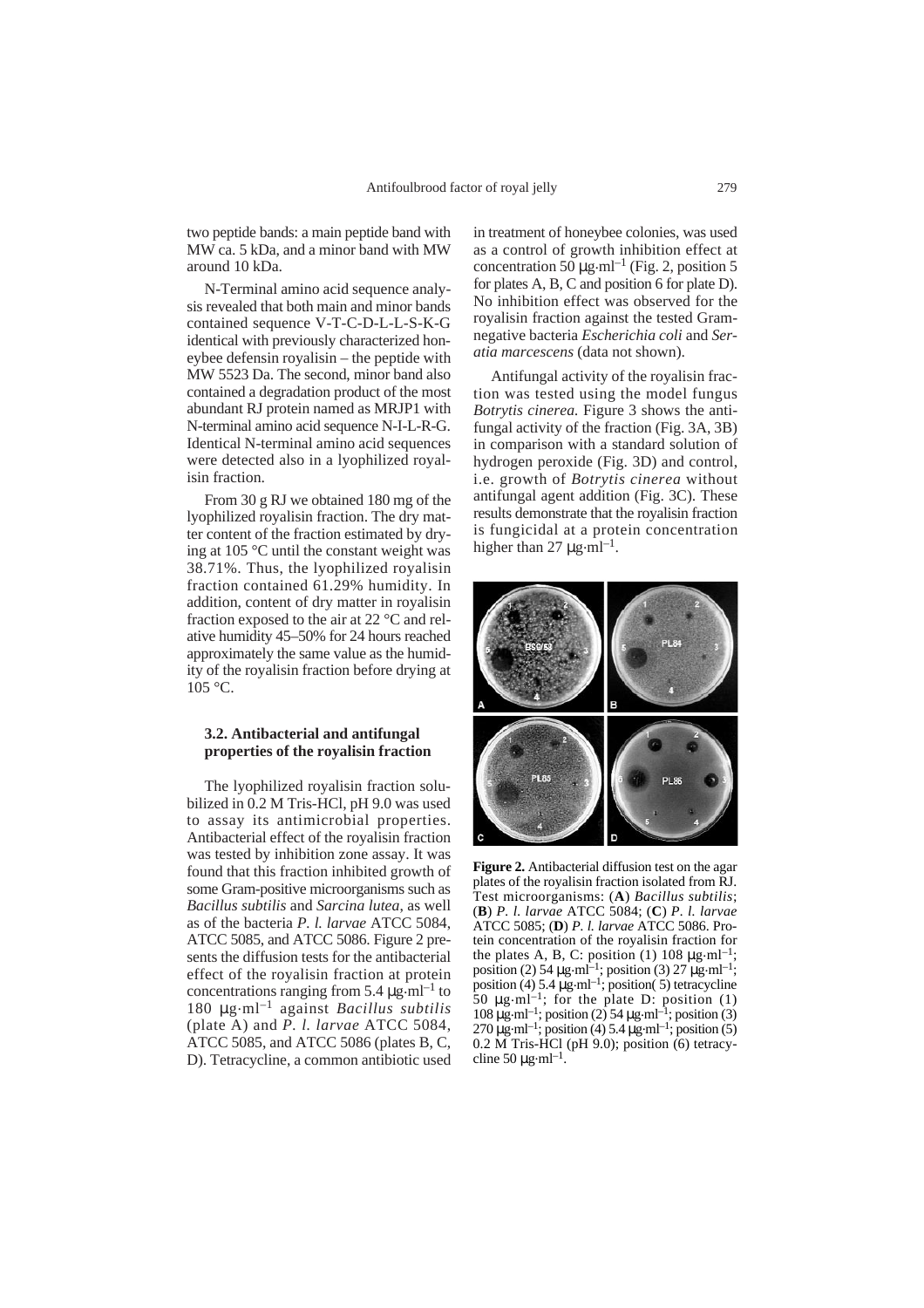

**Figure 3.** Inhibition effect of the royalisin fraction on the growth of fungus *Botrytis cinerea.* (A) royalisin fraction  $(27 \mu g \cdot ml^{-1})$ ; (B) royalisin fraction (135  $\mu$ g·ml<sup>-1</sup>); (**C**) control (growth of *Botrytis cinerea* without addition of antifungal agent); (**D**) hydrogen peroxide (17  $\mu$ g·ml<sup>-1</sup>). The bar corresponds to approximately 25 µm.

#### **4. DISCUSSION**

The presented procedure is suitable for preparation of royalisin in its natural form and in reasonable quantities to study its antibiotic activity. Until now, complicated procedures have been used to isolate honeybee proteins and peptides from RJ (Fujiwara et al., 1990; Hanes and Simúth,  $1002 \cdot$  September 2008). In many 1992; Schmitzová et al., 1998). In many cases, degradation of proteins and/or loss of their biological activity could be expected. Due to protein-protein interactions and/or protein-fatty acid interactions, insoluble aggregates were formed (Simúth, 2001) and<br>thus, the viald of isolated proteins and nonthus, the yield of isolated proteins and peptides was low. To overcome these problems we have developed a simple method for isolation of antimicrobial peptides from RJ. The method is based on dialysis at pH close to the natural pH of RJ in the absence of any denaturing agents. For elimination of proteolytic activity present in RJ (Chen and

Chen, 1995) and for release of cationic peptides from the bulk proteins of RJ, dialysis in acidic conditions at pH 2.0 was used.

The Tricine-SDS-PAGE patterns and subsequent N-terminal amino acid sequencing of the peptide fraction of RJ showed that the main band (Fig. 1, lane b) had identical N-terminal amino acid sequence as royalisin (Fujiwara et al., 1990). The second, minor band with MW around 10 kDa in addition to royalsin, also contained a degradation fragment with N-terminal amino acid sequence corresponding to MRJP1, the major protein of RJ (Hanes and Simúth,<br>1002: Obashi et al., 1007: Sehmitzevé at 1992; Ohashi et al., 1997; Schmitzová et al., 1998). The low-molecular-weight degradation products of MRJP1 were detected also during non-invasive fractionation of RJ by ultracentrifugation at 6 °C (Simúth, 2001).<br>We hypothesized that revolisin in the minor We hypothesized that royalisin in the minor band was present in a dimer form.

Royalisin isolated from RJ by Fujiwara et al. (1990) was found to have antibacterial effect against some Gram-positive bacteria, however, the authors did not describe its inhibition effect against honeybee pathogens of bacterial and fungal origin. The royalisin obtained herein by dual dialysis was found to inhibit the growth of some Gram-positive microorganisms, e.g. *Bacillus subtilis,* as well as *P. l. larvae* ATCC 5084, ATCC 5085, and ATCC 5086 (Fig. 2). These results are the first evidence that royalisin may have antibacterial activity against honeybee larval pathogen *P. l. larvae –* the ethiologic agent of AFB. Neither MRJP1 alone nor its degradation products obtained after 24 hours incubation at 37 °C in 50 mM Tris-HCl, pH 7.0 and 50 mM NaCl did not reveal antimicrobial effect (Simúth, unpublished results).

The spectrum of biological activity of royalisin was broadened by discovering its antifungal activity against *Botrytis cinerea* (Fig. 3A, 3B)*.* It is possible to suggest that royalisin exhibits both antibacterial and antifungal properties. This finding corresponds with the data on defense of insects against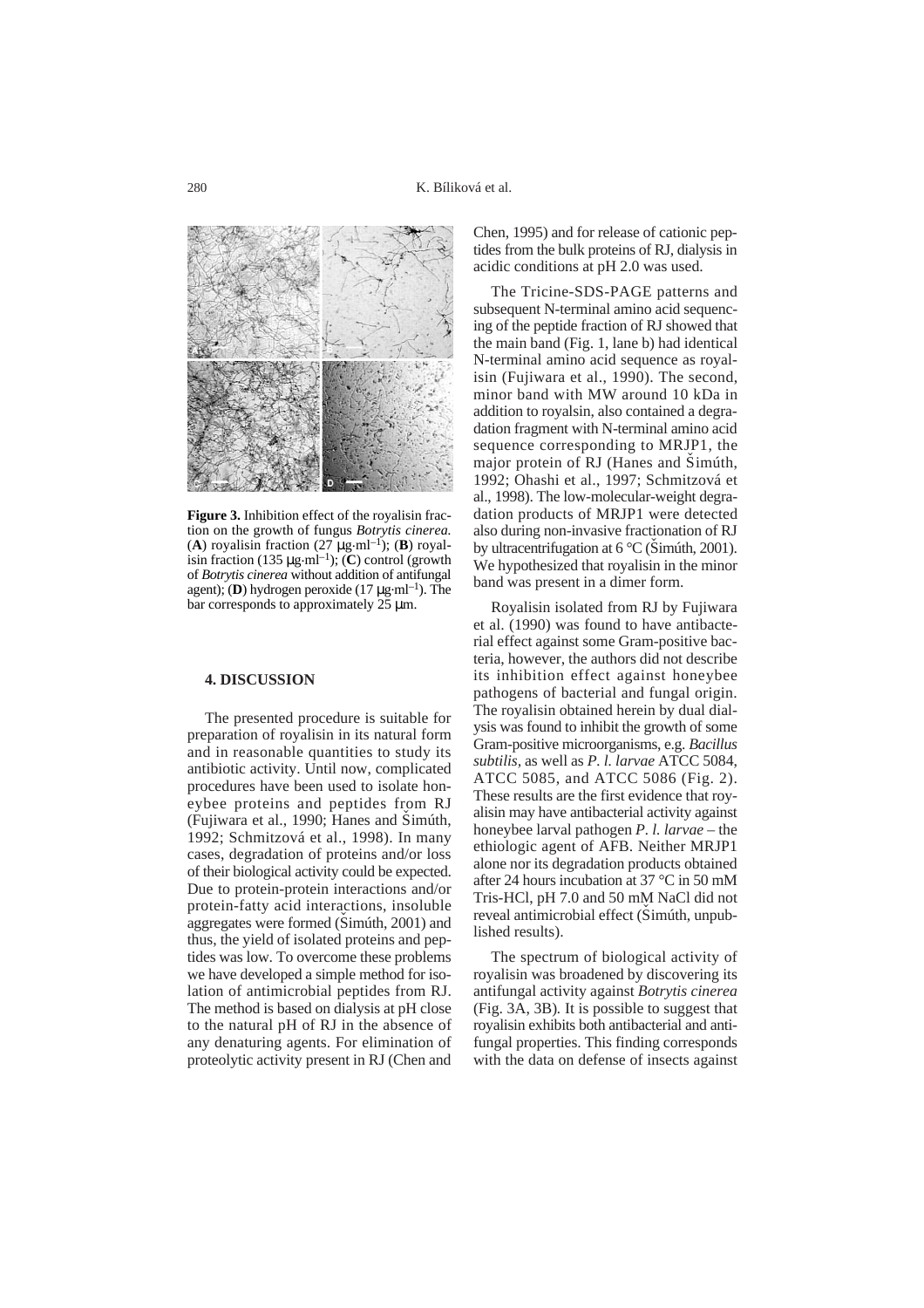pathogens that were essentially based on synthesis of cationic peptides/polypeptides exhibiting a broad spectrum of antimicrobial and antifungal activity (Bulet et al., 1999; Otvos, 2000).

The antimicrobial properties of royalisin support the indirect experimental evidence on antifoulbrood factor(s) presented in larval diet. It was found that water suspension of RJ killed vegetative cells of *P. l. larvae* within 5 min. This suspension had no effect on survival of the *P. l. larvae* spores (Hornitzky et al., 1996). Brødsgaard et al. (1998) found that 24–28 hour old larvae were susceptible to infection with *P. l. larvae.* Older larvae became more resistant to the infection and no significant dose-mortality relationship existed when the larvae were older than 48 hours.

Hygienic colonies resistant to *P. l. larvae* were resistant also to chalkbrood, caused by fungus *Ascoshaera apis* (Taber, 1988). For resistance to chalkbrood, physiological resistance is required in addition to hygienic behavior (Spivak and Gilliam, 1993), which implies the multifactorial rather than simple, single-factor resistance mechanism.

Most honeybee diseases are treated with antibiotics and fungicides. However, application of these compounds can bring about contamination of honeybee products and could lead to increased resistance of pathogens. Miyagi et al. (2000) confirmed the presence of oxytetracycline-resistant AFB pathogens in the bee hives. It is only question of time that antibiotics having molecular-biological mechanism of action different from that of tetracyclines will induce resistant strains of *P. l. larvae*. One approach to the solution of these serious problems of beekeeping is to determine the properties of antimicrobial proteins and peptides of honeybee and then to start a coordinated applied genome research of honeybee defensive mechanisms for use in breeding resistant colonies against pathogens.

# **ACKNOWLEDGMENTS**

This work was supported by the European Commission programme: INCO-COPERNICUS (Project number IC15-CT96-0905) and by the American-Slovak Sciences and Technology Program (Project number 93012).

**Résumé – Isolement d'une fraction peptidique de la gelée royale comme facteur potentiel anti-loque.** Les protéines sécrétées par l'abeille domestique (*Apis mellifera* L.) dans la gelée royale (GR) et d'autres produits de la ruche ont différents rôles dans le fonctionnement d'une colonie d'abeilles comme super-organisme. Pour étudier les mécanismes de résistance physiologique de l'abeille aux maladies bactériennes et fongiques, nous avons entamé une recherche systématique des protéines et des peptides présents dans la GR. Une partie importante des protéines de la GR (environ 90 %) est représentée par un groupe de cinq protéines dénommées protéines majeures de la GR qui, d'après la forte homologie séquentielle (identique à 72 %), peuvent être classées dans une même famille de protéines and jouer un rôle dans la nutrition des larves. D'autre part, les protéines de la GR de faible poids moléculaire et ses peptides pourraient jouer un rôle dans la défense de l'abeille contre les agents pathogènes.

L'activité antimicrobienne des peptides de l'abeille a été testée principalement contre des bactéries pathogènes d'importance générale et très peu d'efforts ont été dirigés vers la recherche de leur efficacité contre des bactéries ou des champignons pathogènes pour l'abeille. Le but de notre travail a été de mettre au point une méthode simple pour isoler et caractériser les peptides de la GR à action antimicrobienne et antifongique et d'étudier leur action contre les agents pathogènes responsables des maladies infectieuses de la colonie d'abeilles.

Une fraction peptidique de la GR a été isolée à l'aide d'une double dialyse en conditions acides. La séquence N-terminale d'acides aminés du principal peptide de la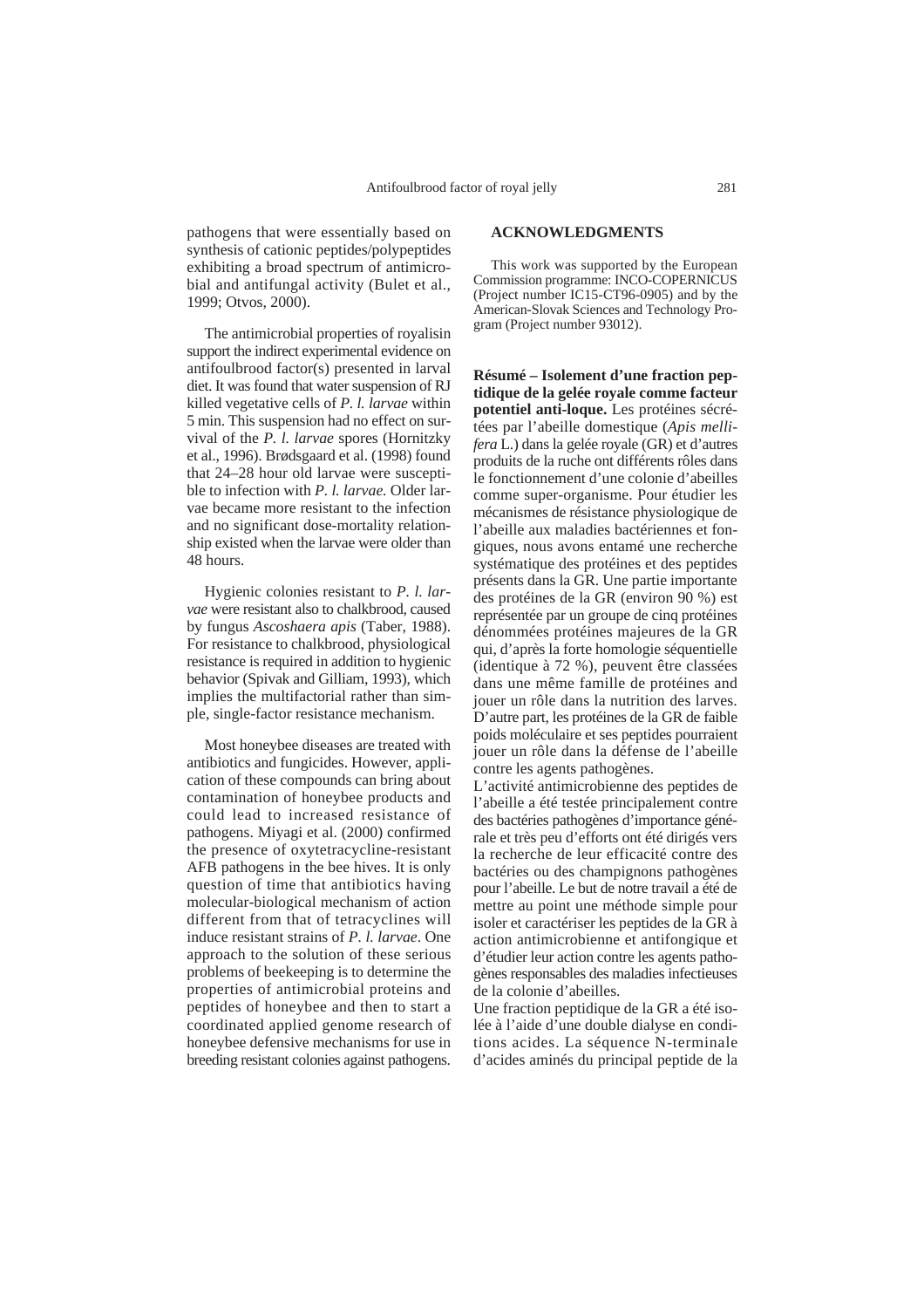fraction obtenue est V-T-C-D-L-L-S-F-K-G. Ceci correspond à la royalisine défensine d'un poids moléculaire de 5523 Da, substance qui a montré une activité antibactérienne contre les bactéries Gram+. La procédure décrite ici est très simple et ne nécessite pas l'utilisation de techniques de séparation sophistiquées. Elle est basée sur la dialyse de la GR à l'aide de membranes de différentes porosités, ce qui permet de séparer les composés qui ont un poids moléculaire < 2 kDA, ceux qui sont entre 2 kDA et 10 kDa et ceux qui sont au-dessus de 10 kDa. Les tests de diffusion sur plaques de gélose (Fig. 2) montrent que la fraction peptidique préparée a une action inhibitrice vis-à-vis de *Paenibacillus larvae larvae*, principal agent de la loque américaine et aussi vis-àvis des bactéries Gram+ telles que *Bacillus subtilis* et *Sarcina lutea*. On a montré en outre que la fraction peptidique avait une action antifongique (Fig. 3) contre le champignon modèle *Botrytis cinerea*.

**gelée royale / isolement / peptide / antibactérien / antifongique / loque américaine /** *Paenibacillus larvae larvae*

**Zusammenfassung – Isolierung einer Peptidfraktion aus Königinnenfuttersaft als möglicher Faktor gegen Faulbrut (***Apis mellifera***).** Proteine, die von den Honigbienen dem Königinnenfuttersaft (RJ) und anderen Bienenprodukte beigefügt werden, dienen auf verschiedenene Weise der optimalen Entwicklung des Bienenvolkes als Superorganismus. Um den physiologischen Abwehrmechanismus gegen bakterielle und Pilzkrankheiten zu untersuchen, begannen wir mit einer systematischen Untersuchung der Proteine und Peptide im Königinnenfuttersaft. Eine Hauptgruppe (etwa 90 %) der RJ Proteine bildet die 5 sogenannten Hauptproteine des Königinnenfuttersafts. Auf der Basis von hoher Homologie in den Sequenzen (72 % identisch) können sie in häufig vorkommende Proteinfamilien eingeordnet werden. Sie spielen bei der Ernährung der Larven eine

Rolle. Andererseits könnten die Proteine mit kleinem Molekulargewicht und die Peptide eine Rolle bei der Abwehr von Pathogenen der Honigbienen spielen.

Antimikrobielle Wirkung von Peptiden der Honigbienen wurde bisher vor allem bei allgemeinen bakteriellen Pathogenen getestet und es gab wenig Arbeiten über ihre Wirkung bei für Honigbienen spezielle Bakterien- oder Pilzinfektionen. Mit dieser Arbeit wollten wir eine einfache Methode entwickeln, um die bakteriziden und fungiziden Peptide des RJ zu isolieren, zu charakterisieren und ihre Wirkung auf Pathogene, die Krankheiten im Bienenvolk verursachen, zu testen.

Eine Peptidfraktion wurde vom RJ über eine zweifache Dialyse unter sauren Bedingungen isoliert. Die N-terminalen Aminosäure Sequenz der meisten so erhaltenen Peptide bestand aus V-T-C-D-L-L-S-F-K-G , das dem Defensin Royalisin mit dem Molekulargewicht 5523 DA entspricht, das eine bakterizide Wirkung gegen gram-positive Bakterien hat. Die Isolierung, die hier beschrieben wird, ist sehr einfach und bedarf keiner komplizierten Trennungstechnik. Sie beruht auf der Dialyse von RJ über Membranen mit unterschiedlichen Porengröβen. Dadurch lassen sich die Verbindungen mit einem Molekulargewicht von weniger als 2 kDA, die mit 2 kDa bis 10 kDa und die mit über 10 kDa trennen. Diffusionstests auf Agarplatten (Abb. 2) zeigten, dass die aufbereitete Peptidfraktion eine Inhibitionswirkung auf das Bienenpathogen *Paenibacillus larvae larvae,* dem Hauptpathogen der Amerikanischen Faulbrut, aufwies. Außerdem wirkte es gegen andere grampositive Bakterien wie *Bacillus subtilis* und *Sarcina lutea*. Des weiteren konnte nachgewiesen werden, dass die Peptidfraktion auch eine fungizide Wirkung gegen den Testpilz *Botrytis cinerea* besitzt (Abb. 3).

**Honigbiene (***Apis mellifera* **L.) / Königinnenfuttersaft / Isolation von bakteriziden und fungiziden Peptiden / Amerikanische Faulbrut /** *Paenibacillus larvae larvae*